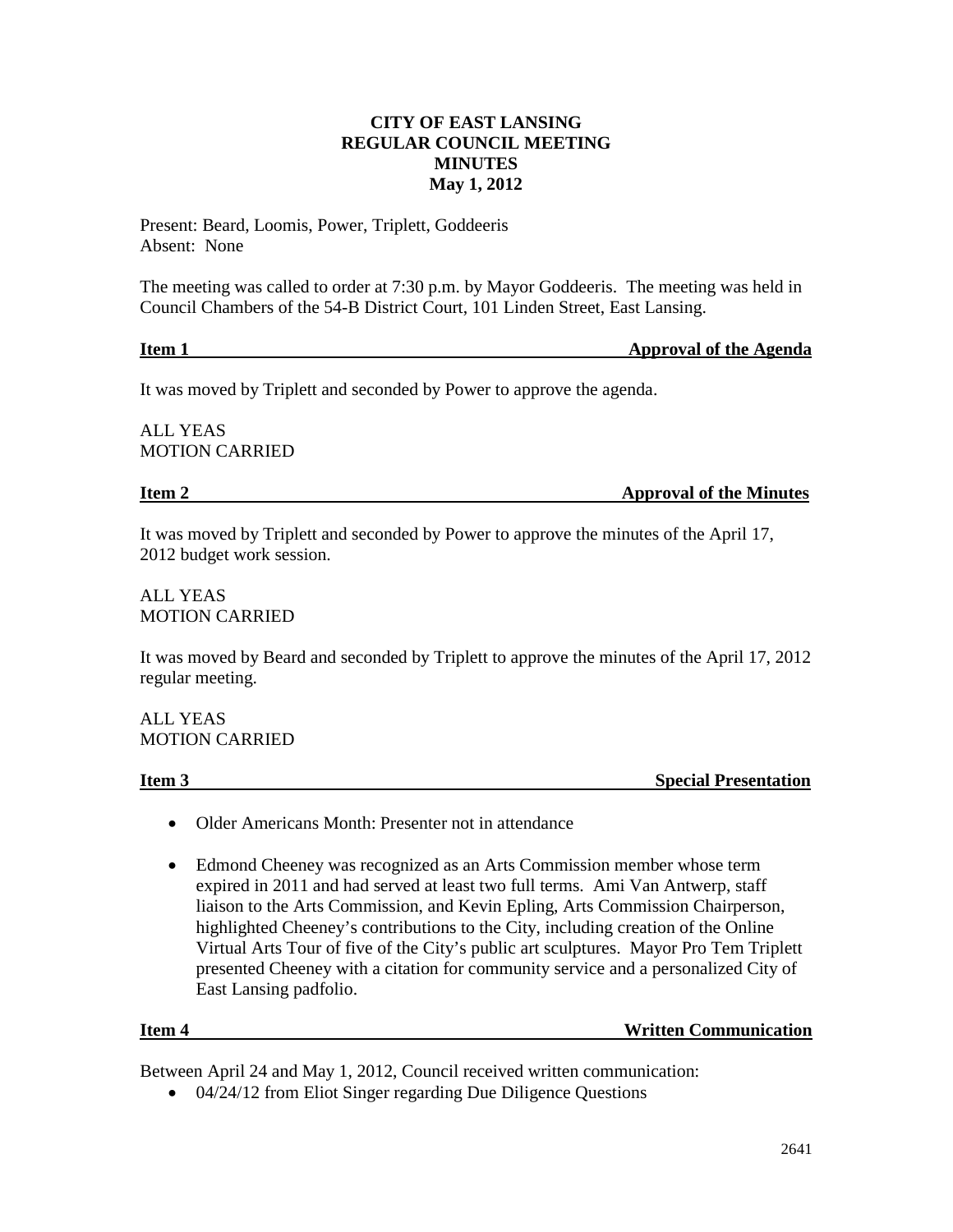- 04/30/12 from Roger Stuart regarding Brownfield Plan #17
- 05/01/12 from Eliot Singer regarding City Center II (1 of 2)
- 05/01/12 from Eliot Singer regarding City Center II (2 of 2)

### **Item 5 Communication from Audience**

• Aaron Weiner, 360 Albert Avenue, spoke in opposition to food trucks.

### **Item 6 Communication from Mayor and Council Members**

Councilmember Power:

• Expressed appreciation to City Manager George Lahanas and Human Resource Administrator Shelli Neumann and City employees and highlighted union contract extensions which were approved at Council work session of April 24, 2012.

Councilmember Loomis:

• No Report

Councilmember Beard:

• Reported on HUD (Housing and Urban Development) Sustainability Summit held at Hannah Community Center last evening.

Mayor Pro Tem Triplett:

- Said he echoed comments by Power regarding approved bargaining unit contracts and thanked employees for partnerships to work with Council to tackle City's budget challenges.
- Updated Council on personal property tax legislation that is moving through the legislature.

Mayor Goddeeris:

- Thanked Community Relations Coalition interns for a successful Taste of East Lansing event which raised funds for Patriarche Park play structure.
- Also thanked City staff and City employees for contract agreements and for working together.
- Said the City has been named a Tree City for the  $25<sup>th</sup>$  year in a row and said there are opportunities to replace trees.

# **Item 7 Review of Work Session Actions**

Mayor Goddeeris reviewed the following actions taken at the work session of April 24, 2012:

- 1. Approved the minutes of the April 10, 2012 budget work meeting.
- 2. Approved the minutes of the April 10, 2012 work session.
- 3. Approved contract extensions for:
	- International Fire Fighters Association (IAFF)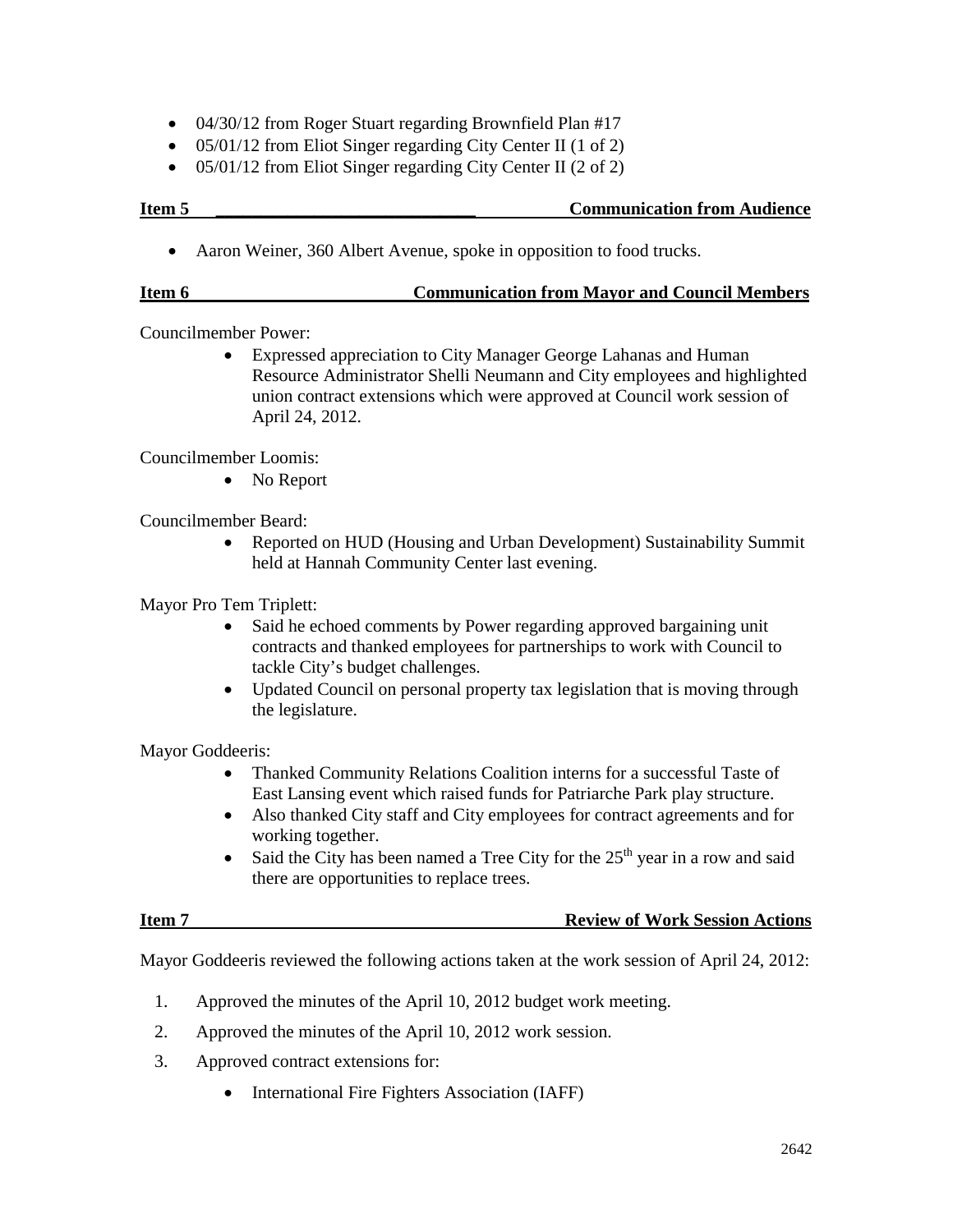- Police Officers Association of Michigan (POAM)
- United Auto Workers (UAW), Local 2256
- East Lansing Supervisory Independent Union (ELSIU)
- East Lansing Independent Employees Union (ELIEU)
- Fraternal Order of Police (FOP): Support Services

and the City of East Lansing for one year, from July 1, 2012 through June 30, 2013 and authorized City Manager to sign.

| Item 8 | <b>City Manager's Report</b> |
|--------|------------------------------|
|        |                              |

City Manager George Lahanas:

- Said he appreciated comments regarding labor contracts and said it is a testament to all employees, union and non-union, who understand the challenges the City is facing.
- Asked Todd Sneathen, Director of Public Works and Environmental Services, to respond to comments regarding City's recycling program. Sneathen highlighted costs, expenditures, services, and future programs. Lahanas said good stewardship is a core value in the community.

| Item 9 | <b>City Attorney's Report</b> |  |
|--------|-------------------------------|--|
|        |                               |  |

City Attorney Tom Yeadon:

• No Report

# **Item 10 Public Hearing – Brownfield Plan #17: 514 Michigan Avenue**

Tim Dempsey, Planning and Community Development Director, provided an overview of Brownfield Plan #17 for 514 Michigan Avenue redevelopment project.

Goddeeris opened the public hearing on Brownfield Plan #17.

Seeing no one come forward, Goddeeris closed the public hearing on Brownfield Plan #17.

It was moved by Loomis and seconded by Power to approve resolution to adopt Brownfield Plan #17.

ALL YEAS MOTION CARRIED

# **CITY OF EAST LANSING**

#### **EAST LANSING CITY COUNCIL**

### A RESOLUTION TO ADOPT BROWNFIELD PLAN #17 FOR THE CITY OF EAST LANSING, APPROVING TAX INCREMENT FINANCING FOR THE INTERSTATE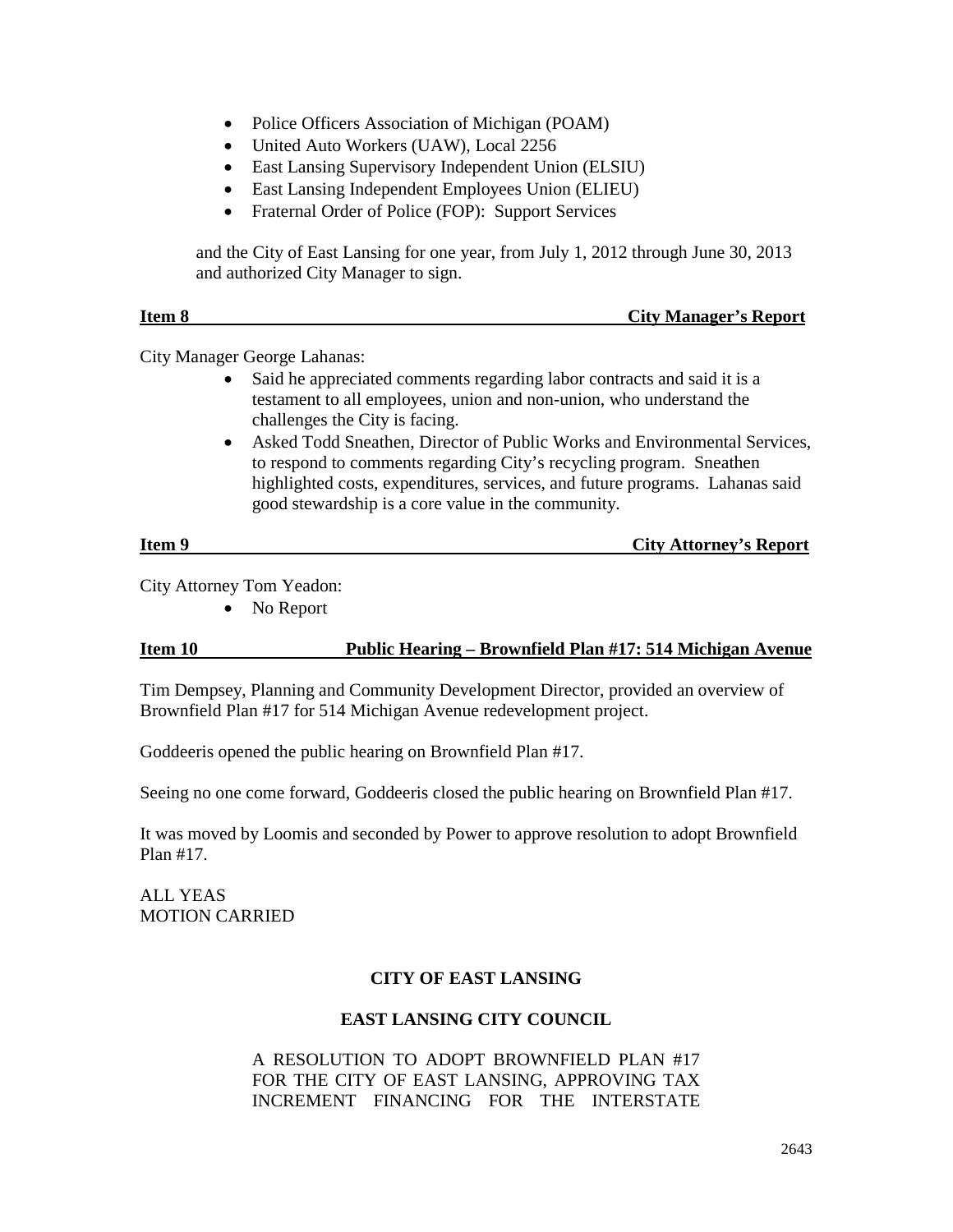### PARTNERS PROJECT IN COMPLIANCE WITH THE PROVISIONS OF ACT 381, PUBLIC ACTS OF 1996 AS AMENDED

WHEREAS, on August 15, 2000, the City of East Lansing Council, pursuant to and in accordance with the provisions of the Brownfield Redevelopment Financing Act, being Act 381 of the Public Acts of the State of Michigan of 1996, as amended (the "Act"), established the City of East Lansing Brownfield Redevelopment Authority (the "Authority") to facilitate the implementation of plans relating to the identification and treatment of eligible properties in East Lansing; and,

WHEREAS, on August 15, 2000, the City of East Lansing Council adopted the original Brownfield Plan for the City of East Lansing; and,

WHEREAS, the property located at 514 Michigan Avenue, in the City of East Lansing, has been determined to be a "Facility" as defined by Act 381 of Public Acts of 1996, being defined as the "Property"; and,

WHEREAS, a brownfield redevelopment plan has been prepared as Brownfield Plan #17 for the 514 Michigan Avenue Redevelopment Project ("Plan #17"), to restore the environmental and economic viability of the Property; and,

WHEREAS, pursuant to and in accordance with Section 13 of the Act, the Authority, on March 22, 2012, approved Plan #17; and,

WHEREAS, East Lansing City Council has reviewed Plan #17, and has provided a reasonable opportunity to interested persons to express their views and recommendations regarding it in accordance with Section 13(12) of the Act; and,

WHEREAS, a public hearing notice on the proposed Plan #17 was published in the manner as required by Section 13(10) of the Act prior to the East Lansing City Council giving consideration to the resolution adopting Plan #17; and,

WHEREAS, all taxing jurisdictions that levy taxes under the Act were notified of the public hearing regarding Plan #17, informed of the fiscal and economic implications of Plan #17, and provided an opportunity to be heard; and,

WHEREAS, the City of East Lansing Council held a public hearing on May 1, 2012 to receive comment on the proposed Plan #17 in accordance with Sections 13(10) and 13(12) of the Act; and,

WHEREAS, on May 1, 2012, East Lansing City Council deemed that Plan #17 meets all requirements of a Brownfield Plan under the Act, the plan constitutes a public purpose, the proposed method of financing the costs of eligible activities is feasible, the costs of eligible activities are reasonable and necessary to carry out purposes of the Act, and the amount of captured taxable value estimated to result from adoption of Plan #17 is reasonable.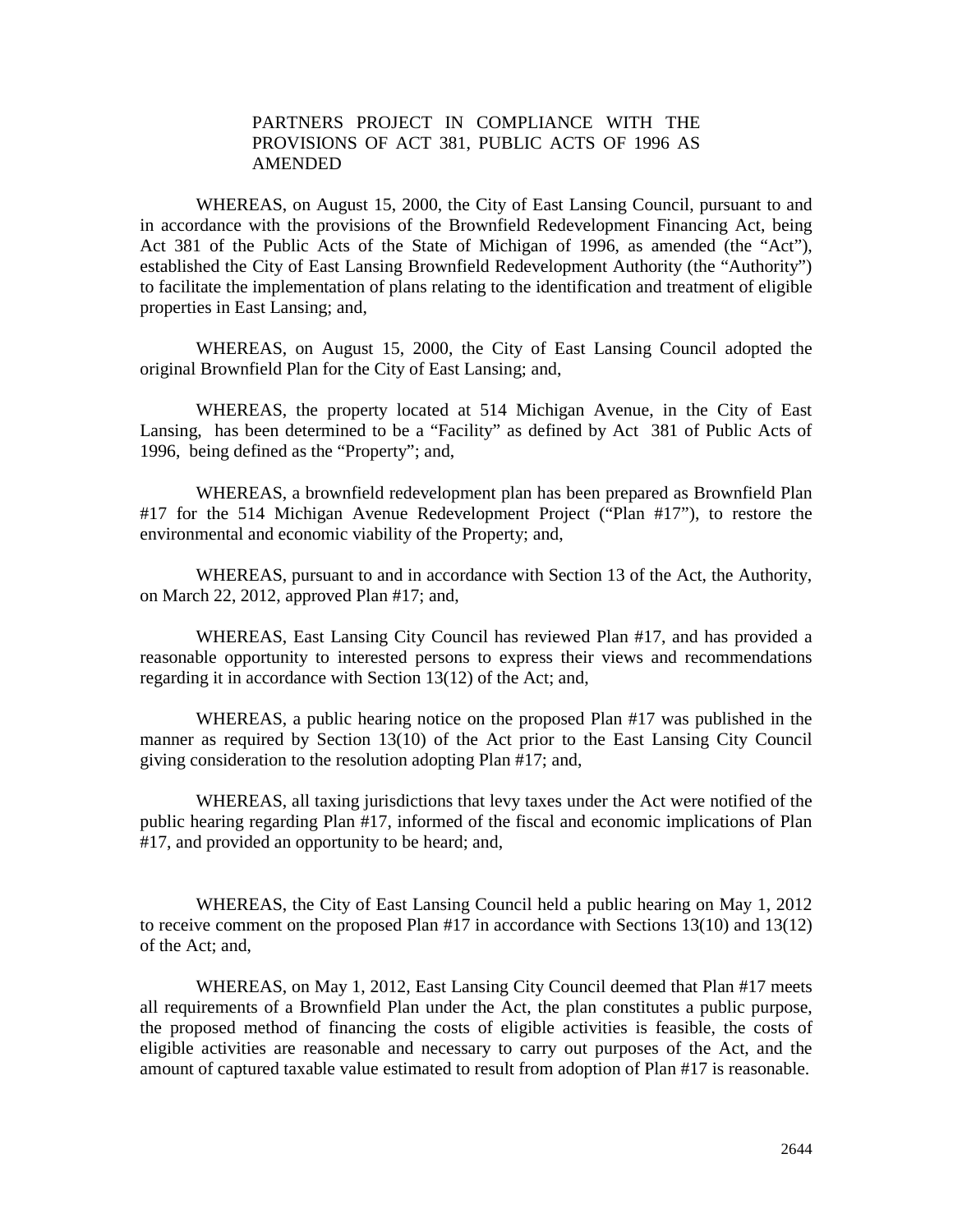NOW THEREFORE BE IT RESOLVED, that the Council for the City of East Lansing accepts the recommendation of the Authority, and approves the adoption of Brownfield Plan #17 for the 514 Michigan Avenue Redevelopment Project.

# **Item 11** Consent Agenda

City Manager George Lahanas reviewed the Consent agenda:

- 1. Approval of a resolution proclaiming May 2012 to be Older Americans Month.
- 2. Approval of a resolution in support and recognition of National Train Day on May 12, 2012.
- 3. Approval of a contract with Terra Contracting LLC for sewer cleaning and televising Kalamazoo Street Interceptor Project in the amount of \$27,408.30 and authorize the City Manager to sign.
- 4. Approval of the Granicus proposal and service agreement and authorize City Manager to sign.
- 5. Approval of the appointment of Chris Parsons to the Transportation Commission for a full term ending December 31, 2014.
- 6. Approval of Policy Resolution 2012-3: Guidelines for Issuance of Additional Onpremises Licenses under the Quota Provision.
- 7. Approval of a Class III rental license for up to two unrelated persons or a family at 550 Grove Street. The owners are Wells, Engstrom Investment Properties, Inc. and the legal agent is Community Resource Management Company, represented by Joe Goodsir.
- 8. Approval of a request to close west half of Parking Lot 1 on Friday, June 22 at 2:00 a.m. to Sunday, June 24 at noon; and to close Albert Street from Abbot Road to Grove Street on Friday, June 22 at noon to Sunday, June 24 at noon for the 2012 Summer Solstice Jazz Festival.
- 9. Approval of a request for permission to use public spaces for 2012 Community Events program.
- 10. Introduce and set public hearing for June 5, 2012, for an application from Chuck Raad for Special Use Permit approval for the property at 1050 Trowbridge Road, which would allow alcohol sales under a Class C liquor license at the Existing Woody's Oasis restaurant. The property is zoned B-2, Retail Sales Business district.

Loomis asked to have agenda item 17 removed from the consent agenda: *Approval of Policy Resolution 2012-2 Guidelines for Granting Concessionaire Licenses in the City of East Lansing* and placed on the Business agenda.

It was moved by Power and seconded by Beard to approve the Consent agenda.

ALL YEAS MOTION CARRIED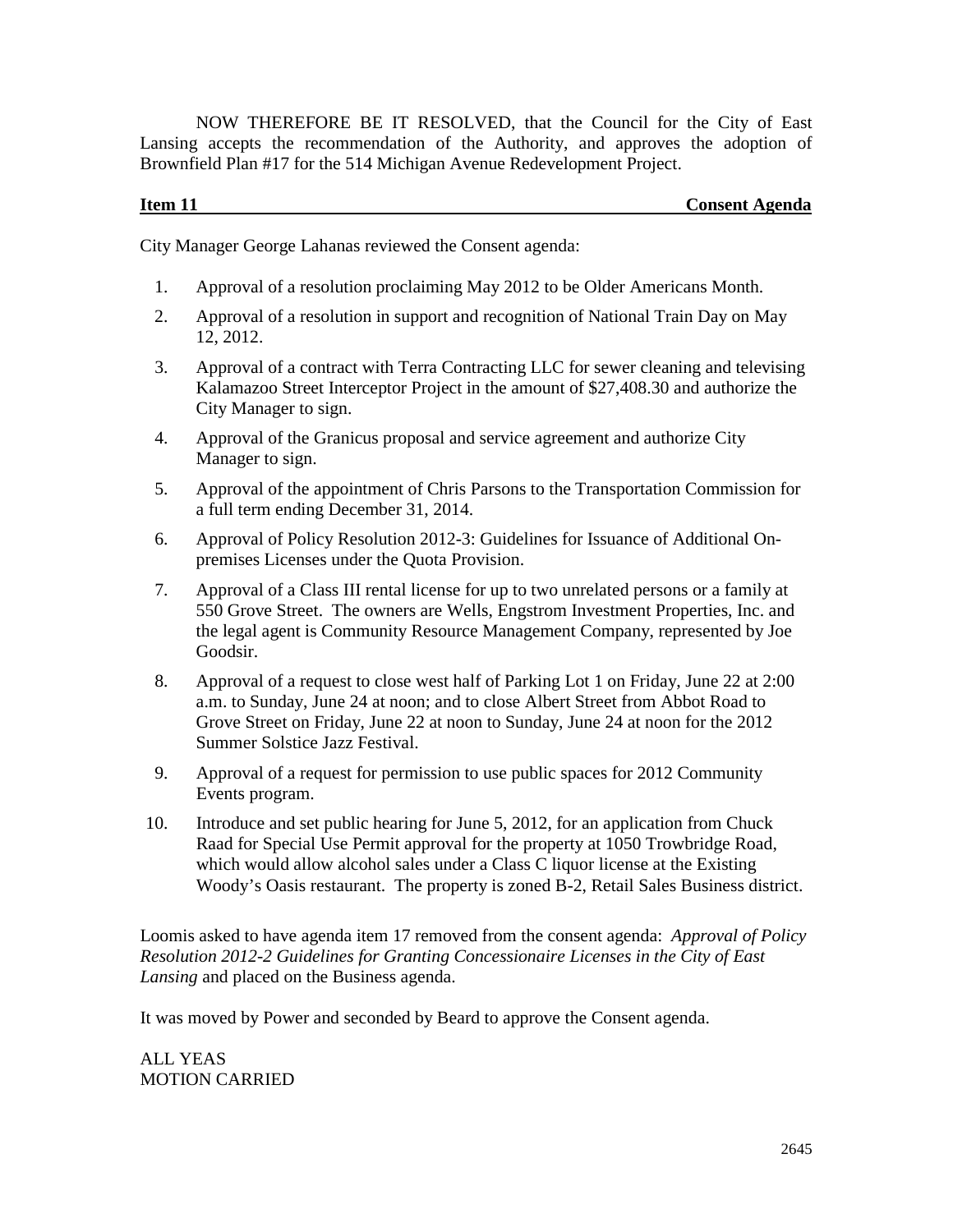#### **City of East Lansing, Michigan**

# **RESOLUTION PROCLAIMING MAY 2012 TO BE OLDER AMERICANS MONTH IN THE CITY OF EAST LANSING**

#### **May 1, 2012**

WHEREAS, the City of East Lansing includes 5,483 citizens aged 55 and older; and,

WHEREAS, the City of East Lansing is committed to helping all individuals maintain their health and independence in later life; and,

WHEREAS, the older adults in East Lansing have an important role in sharing knowledge, wisdom, and understanding of the history of our community through interactions with children, youth, and adults from other generations; and,

WHEREAS, the fruits of knowledge and experience can be effectively transferred from generation to generation through meaningful social interactions; and,

WHEREAS, their interactions with family, friends, and neighbors across generations enrich the lives of everyone involved; and,

WHEREAS, our community can provide opportunities to enrich citizens young and old by:

• Emphasizing the value of including elders in public and family life

• Creating opportunities for older Americans to interact with people of different generations

• Providing services, technologies, and support systems that allow older adults to participate in social activities in the community

NOW, THEREFORE, BE IT RESOLVED, that the City Council of the City of East Lansing herby proclaims May 2012 to be Older Americans Month. We urge every citizen to take time this month to engage with our older citizens.

#### **City of East Lansing, Michigan**

#### **RESOLUTION IN SUPPORT AND RECOGNITION OF NATIONAL TRAIN DAY ON MAY 12, 2012**

#### **May 12, 2012**

WHEREAS, National Train Day is for people who "relish the journey – not just the destination;" and,

WHEREAS, Michigan's 22 railroad stations are a source of civic pride, a gateway to our communities and a tool for economic growth that creates transportation-oriented development and livable communities; and,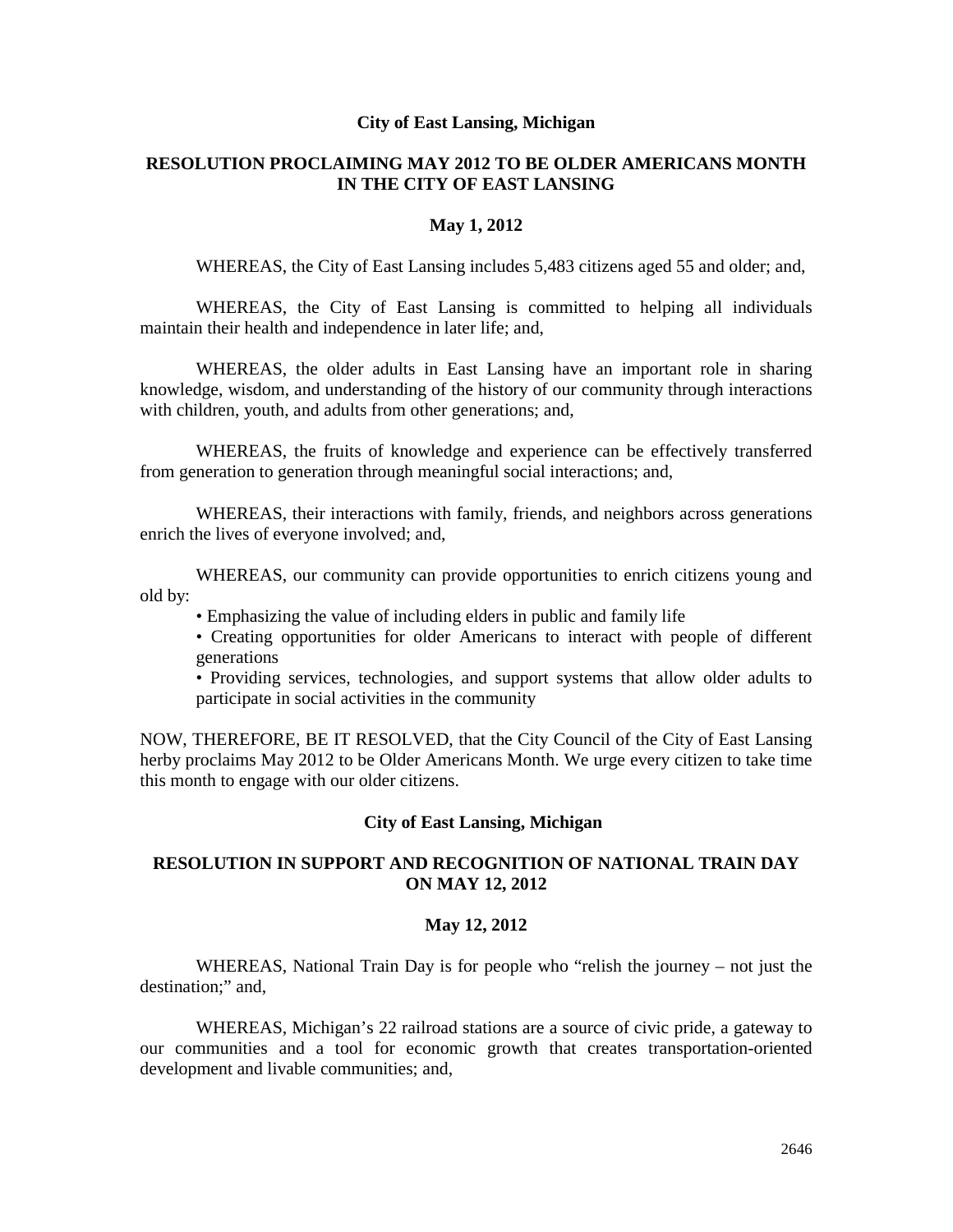WHEREAS, Amtrak is now in its forty-first year of service as America's Railroad; and,

WHEREAS, Amtrak serves more than 500 destinations in 46 states on a 21,000 route-mile-system; and,

WHEREAS, the record ridership Amtrak set in 2011 – their eighth in the last nine years – is in a large part a product of careful and sustained investment in their fleet and infrastructure systems; and,

WHEREAS, in highly populated regions, Amtrak trains and infrastructure carry passengers and commuters to and from work in congested metropolitan areas, providing a reliable rail option while reducing congestion on roads and in the skies; and,

WHEREAS, passenger rail provides a more fuel-efficient transportation system thereby providing cleaner transportation alternatives and energy security; and,

WHEREAS, when combined with all modes of transportation, passenger railroads emit only 0.2 percent of the travel industry's total greenhouse gases and one freight train can move a ton of freight 457 miles on one gallon of fuel; and,

WHEREAS, on May 10, 1869 the "golden spike" was driven into the final tie at Promontory Summit, Utah to join the Central Pacific and the Union Pacific Railroads, ceremonially completing the first transcontinental railroad and therefore connecting both coasts of the United States;

NOW, THEREFORE, BE IT RESOLVED, that the City of East Lansing supports and recognizes National Train Day on May 12, 2012 and we celebrate the pivotal role that a robust intercity passenger rail system can provide for better mobility for persons of all abilities.

### **CITY OF EAST LANSING**

#### **POLICY RESOLUTION 2012-3**

#### GUIDELINES FOR ISSUANCE OF ADDITIONAL ON-PREMISES LICENSES UNDER THE QUOTA PROVISION

WHEREAS, The City Council may approve a resolution of support for the issuance of additional on-premises liquor licenses as allowed by the State of Michigan based upon federal census counts; and,

WHEREAS, The City has received notification that due to increase population per the 2010 Census, there is one new on-premises license available; and,

WHEREAS, The Downtown Development Authority (DDA) has established Liquor License Evaluation Criteria to link favorable recommendations related to liquor license application with the DDA's economic development objectives; and,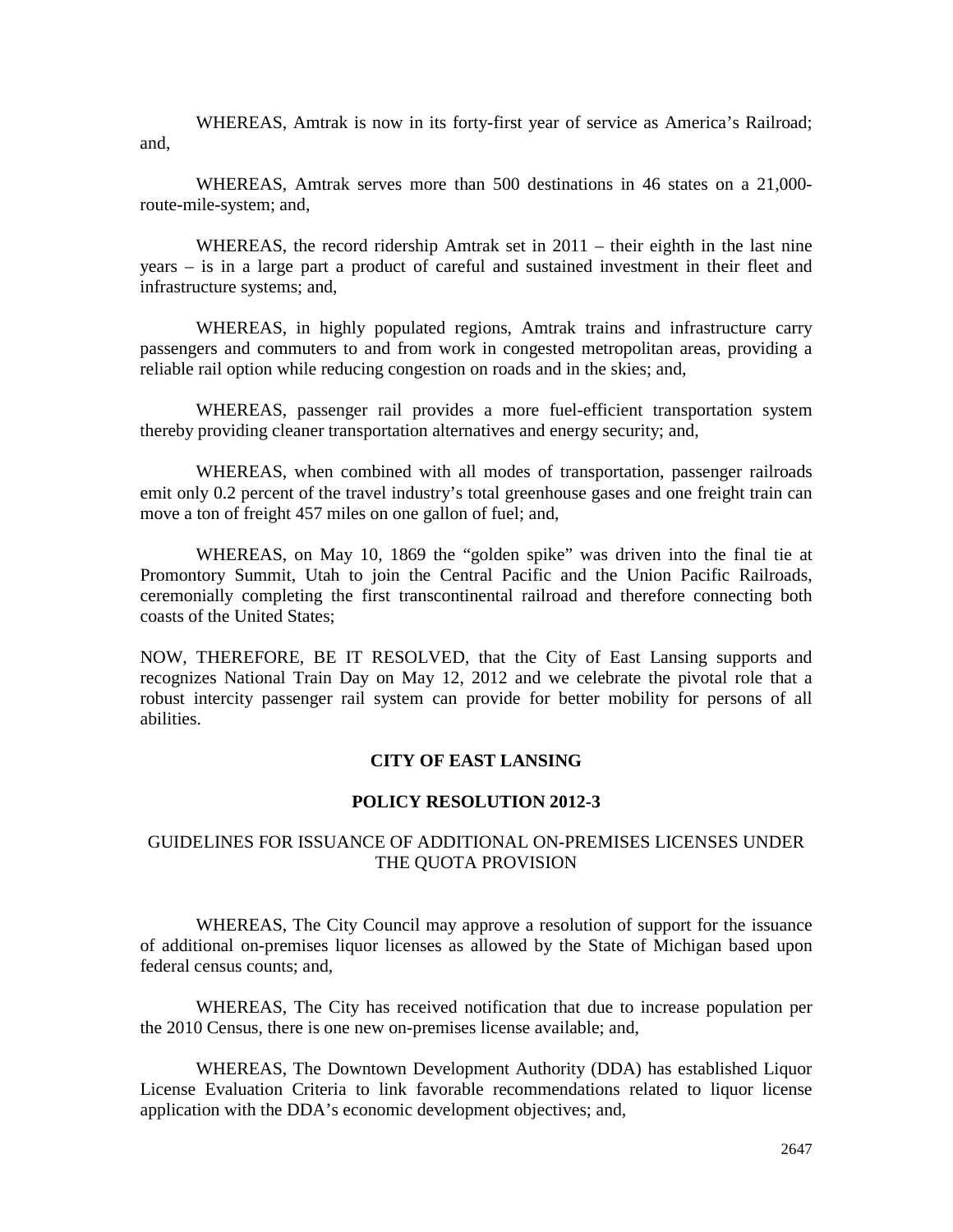WHEREAS, Council desires that the same criteria should be applied City wide in the evaluation of new on-premises liquor license applications; and,

WHEREAS. Council desires that guidelines be established for consideration of applicants that closely follow the Liquor License Evaluation Criteria that has been established and adopted by the Downtown Development Authority in February of 2008;

NOW THEREFORE, BE IT RESOLVED, The City Council will consider the following Guidelines in reviewing an application for an additional on-premises license:

### **1. Evaluation Criteria Components**

#### **A. Location**

The criteria apply to the entire City

### **B. Dining Mix**

The City seeks to encourage and foster the development of unique, high quality, full service restaurants that appeal to singles, couples and families in all age ranges.

Quick serve lunch-focused restaurants and more traditional drinking establishments currently dominate the market. Restaurants that enhance the dining mix will be encouraged and supported to increase the City's appeal to a wider audience.

Categories to emphasize include fine dining, unique cuisine, upscale casual, and family or themed restaurants. These restaurants are characterized by high quality food, service, and finished space. Price points can have a wide range, but entrees are typically more expensive. Examples of such restaurants include the following:

| <b>National Chains</b>    | <b>Regional Brands</b>           | Local ( |
|---------------------------|----------------------------------|---------|
| <b>Bonefish Grill</b>     | bd's Mongolian BBQ               | Commo   |
| Bravo!                    | Tom's Oyster Bar                 | Gilbert |
| <b>Cheesecake Factory</b> | Lettuce Entertain You (Chicago)  | Red Ce  |
| P.F. Changs               | L. Woods                         | Troppo  |
|                           | Mity Nice Bar & Grill            |         |
|                           | Main Street Ventures (Ann Arbor) |         |
|                           | <b>Real Seafood</b>              |         |
|                           | Carson's Steakhouse              |         |

#### **D**perators on Grill

 $\&$  Blake's dar Grill

#### **C. Evaluation Criteria**

The scoring system assesses applicants through multiple criteria. Applicants that reach the specified point total would receive a favorable recommendation for a liquor license. In order to maximize points and ensure that proposed projects meet the necessary scoring criteria for a favorable recommendation; applicants are encouraged to meet with staff in the Department of Planning and Community Development prior to submitting any proposed plans.

# **Capacity**

High quality restaurants generally have the necessary capacity to serve the majority of their demand during peak hours while functioning economically during off-peak hours. As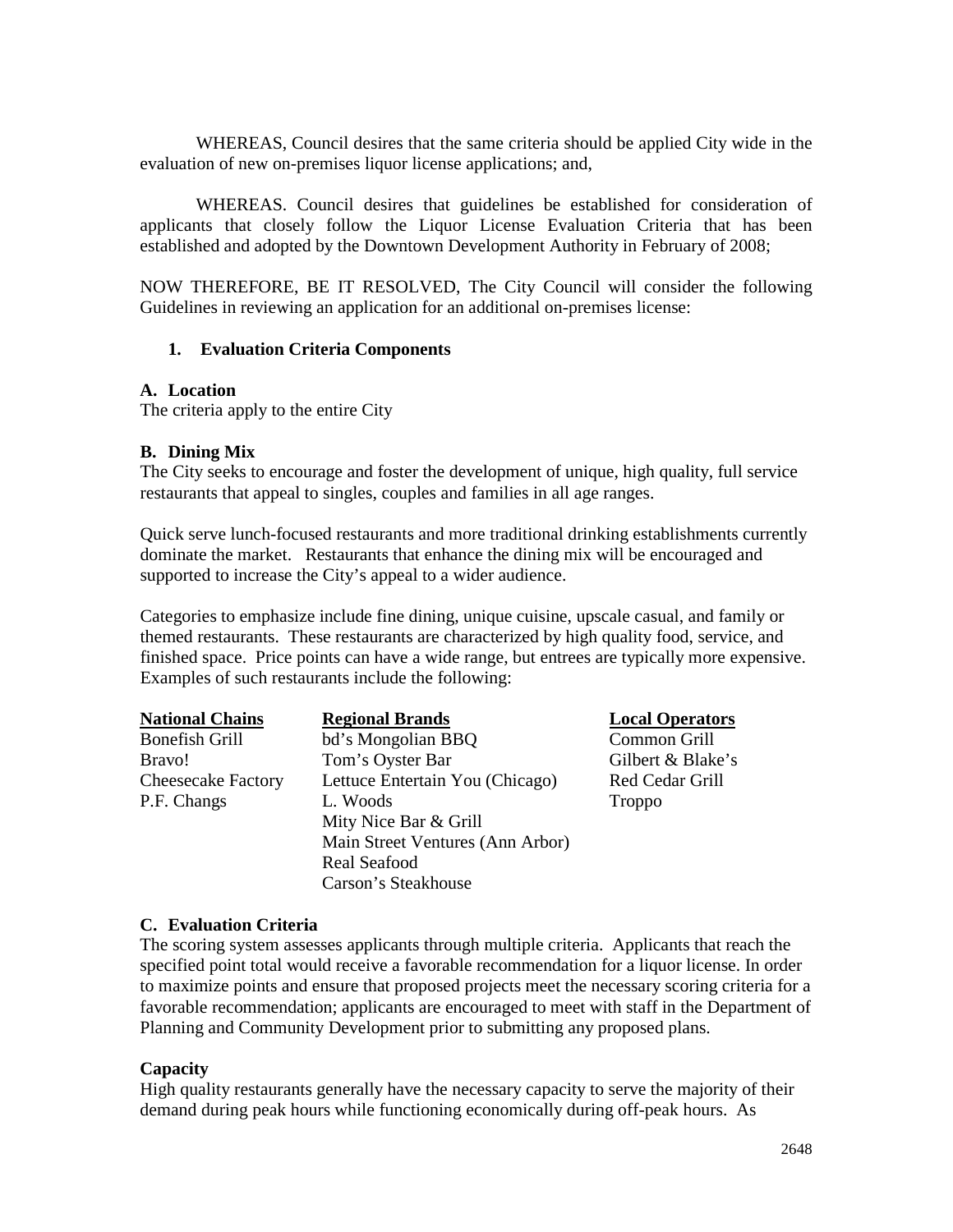restaurants with liquor licenses grow larger, crowd control later in the evening becomes a concern for the East Lansing Police Department.

| <b>Maximum</b><br><b>Seating</b><br>Capacity | Under 100 | 101-200 | 201-300 | $301+$ |
|----------------------------------------------|-----------|---------|---------|--------|
| <b>Points</b>                                |           |         |         |        |

# **Hours of Operation**

Restaurants with an emphasis on food service generally have shorter operating hours than those with an emphasis on alcohol sales and will typically close before midnight. City Code requires that a restaurant's kitchen remain open until closing. Only restaurants that close by midnight will be eligible to receive a positive recommendation for the additional liquor license.

# **Entertainment Licenses**

Restaurants that appeal to singles, couples, and families in all age ranges may occasionally utilize an entertainer. However, most do not rely on entertainment as a critical source of attraction. Points will be based on whether the applicant has or is requesting an entertainment license with the Special Use Permit. If the applicant applies for an entertainment license after getting an initial SUP without an entertainment license it will trigger an SUP modification and require another review.

| <b>Entertainment</b><br><b>License Type</b> | None | <b>Entertainment Only</b> | Entertainment & Dance |
|---------------------------------------------|------|---------------------------|-----------------------|
| <b>Points</b>                               |      |                           |                       |

# **Management and Operations Experience**

Restaurateurs who have proven operations experience are preferred over those that have little to no experience in the business. Proven operations experience is demonstrated by responsible business practices unique to a university community. Such practices include exemplary compliance with liquor license laws and city regulations, an excellent customer safety record, and policies that encourage responsible customer behavior.

The City will consider the applicant's background and to what extent it relates to the proposed establishment. Staff will prepare a summary of the applicants' background and the City will decide how to weight it in relation to the proposed restaurant.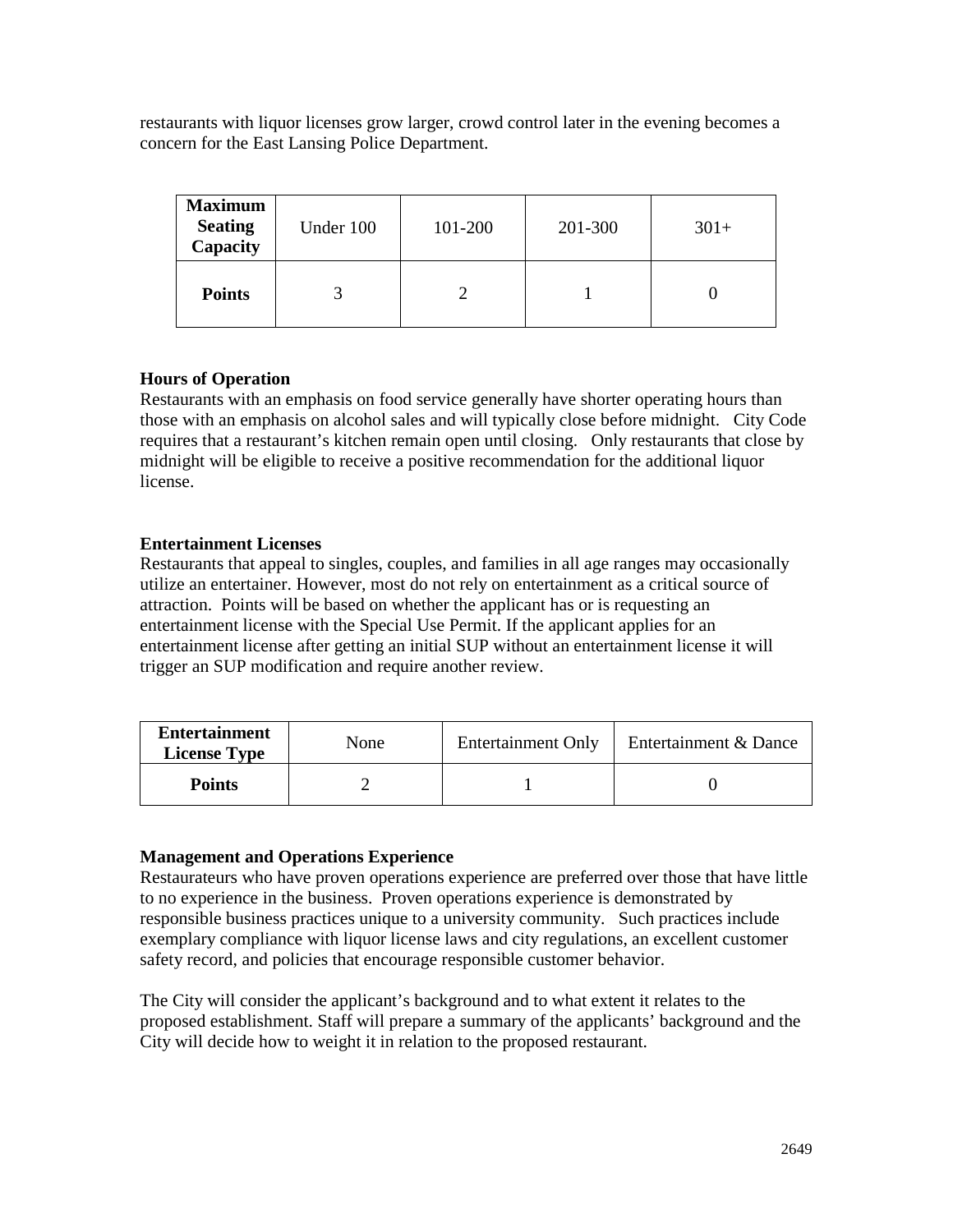| <b>Experience</b> | Extensive<br>Experience and<br>Training | Limited Experience<br>and Training | No Prior Experience |
|-------------------|-----------------------------------------|------------------------------------|---------------------|
| <b>Points</b>     |                                         |                                    |                     |

# **Restaurant Type**

A desired outcome of these criteria is to encourage fine dining and theme/family restaurants. While other types of eateries are acceptable, they would receive a lower score.

| <b>Restaurant Type</b> | Fine Dining | Unique<br>Cuisine | Family/<br>Theme | Fast Food or<br><b>Fast Casual</b> |
|------------------------|-------------|-------------------|------------------|------------------------------------|
| <b>Points</b>          |             |                   |                  |                                    |

# **Definition of Restaurant Types**

**Fast Food/Quick Service Restaurants (QSR):** Traditional fast food restaurants with no table service, lower quality food products (i.e. pre-processed or prepared ingredients) low price points. These include restaurants with carryout services only. Examples include McDonald's, Burger King, Taco Bell, Chinese carryout only.

**Fast Casual:** Low to medium quality product with no table service and low price points. Examples include Panera Bread, Qdoba, Fazolli's, Boston Market.

**Family/Theme:** Medium to higher quality product with table service, medium price points. Examples include TGIFriday's, Applebee's, P.F. Changs

**Fine Dining:** High quality food product with high level of table service and high price points. Includes "upscale casual" referring to fine dining in a casual atmosphere. Examples include Troppo, Common Grill, Red Cedar Grill.

**Unique Cuisine** – Emphasis on unique cuisine and/or quality of, that is unavailable elsewhere in the market, for example Cajun, Caribbean, soul food.

# **1. Application of Policy**

Because additional on-premises licenses are relatively inexpensive and very desirable, the City will reserve resolutions of support for restaurants that have a positive economic development impact and help achieve the goals set forth by the Downtown Development Authority. A closing time of no later than midnight and a minimum score of 8 out of 10, based upon the above criteria will be the general threshold for such a resolution.

#### **Item 12 Business Agenda**

**1. Consideration of Policy Resolution 2012-2: Guidelines for Granting Concessionaire Licenses in the City of East Lansing.**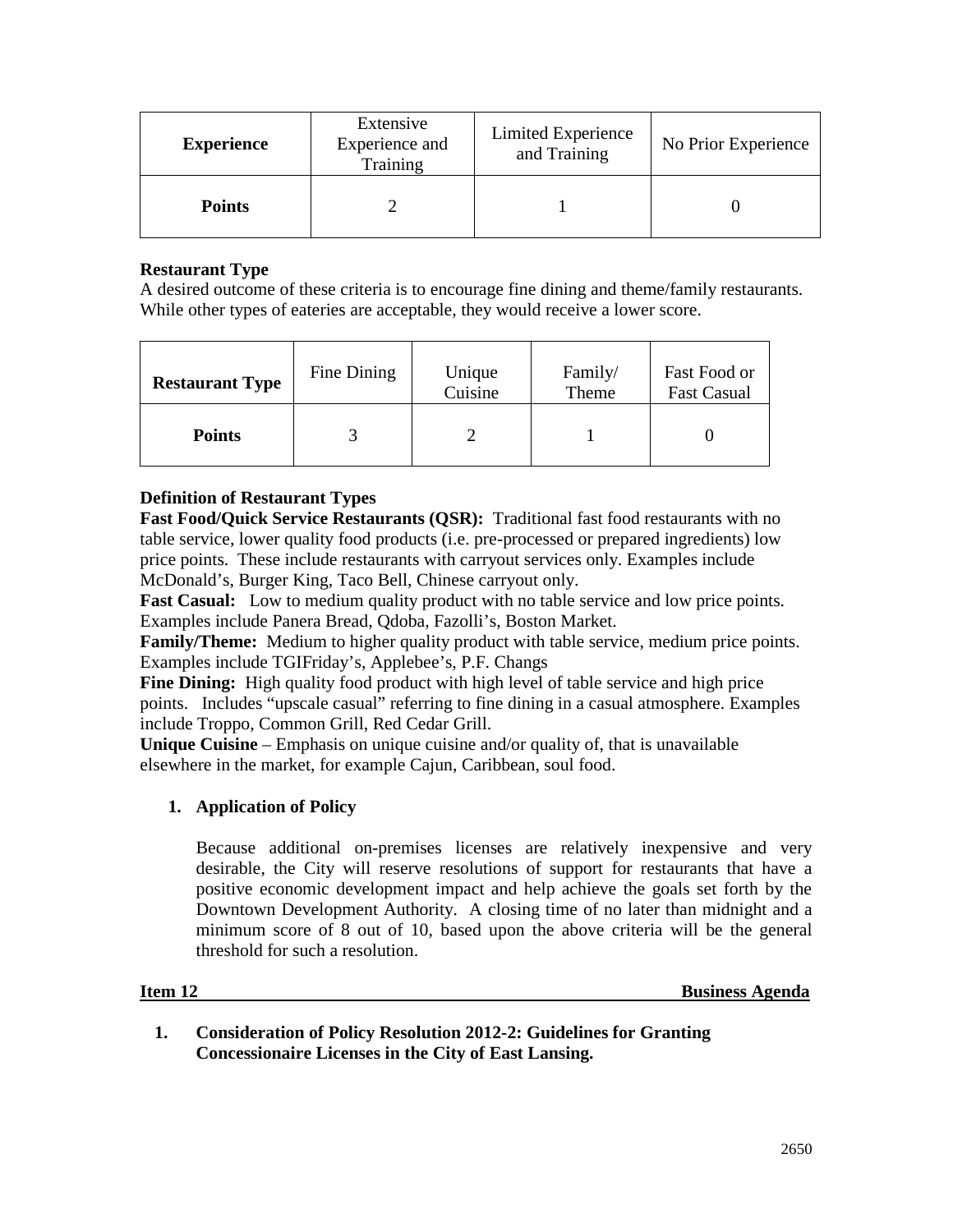Council discussed conversation and input included in development of Policy Resolution 2012-2, concerns of restaurant owners, and need for pilot program and data.

It was moved by Loomis and seconded by Power to defer action on Policy Resolution 2012-2 until July 10, 2012.

YEAS – 3 Beard, Loomis, Power NAYS – 2 Triplett, Goddeeris MOTION TO DEFER CARRIED

**2. Consideration of the authorization for City Manager to sign a contract with Hubbell, Roth & Clark, Inc. to prepare the necessary applications and Project Plan for submittal to MDEQ (Michigan Department of Environmental Quality) for funding under the "Clean Water State Revolving Fund" (SRF) for low interest financing for "S-2 Grants" for design of proposed wastewater collection and treatment projects.**

Todd Sneathen, Director of Department of Public Works and Environmental Services, briefed Council on contract with Hubbell, Roth & Clark, Inc.

It was moved by Power and seconded by Beard to authorize City Manager to sign a contract with Hubbell, Roth & Clark, Inc. to prepare the necessary applications and Project Plan for submittal to MDEQ (Michigan Department of Environmental Quality) for funding under the "Clean Water State Revolving Fund" (SRF) for low interest financing for "S-2 Grants" for design of proposed wastewater collection and treatment projects.

ALL YEAS MOTION CARRIED

**3. Consideration of Ordinance No. 1270; a City-initiated ordinance to amend Article VI, Division 6 at Sections 50-792, 50-793, and 50-794 – of Chapter 50 – Zoning – of the Code of the City of East Lansing to amend the permitted land uses and minimum building height requirements.**

Darcy Schmitt, Planning and Zoning Administrator, updated Council and answered questions regarding Ordinance No. 1270. Schmitt reviewed the process and timeline of East Village zoning and Ordinance No. 1270. She said three options are before Council this evening: 1) original Ordinance No. 1270; 2) Option A, which gives relief to sororities and fraternities until 2014; and 3) Option B, which gives relief to sororities and fraternities and other businesses within the East Village district.

It was moved by Triplett and seconded by Beard to amend Ordinance No. 1270 to include the language as amended in Option A as presented in May 1, 2012 Council packet.

Jeff Hudgins, 117 Gunson, spoke regarding Ordinance No. 1270 and East Village zoning.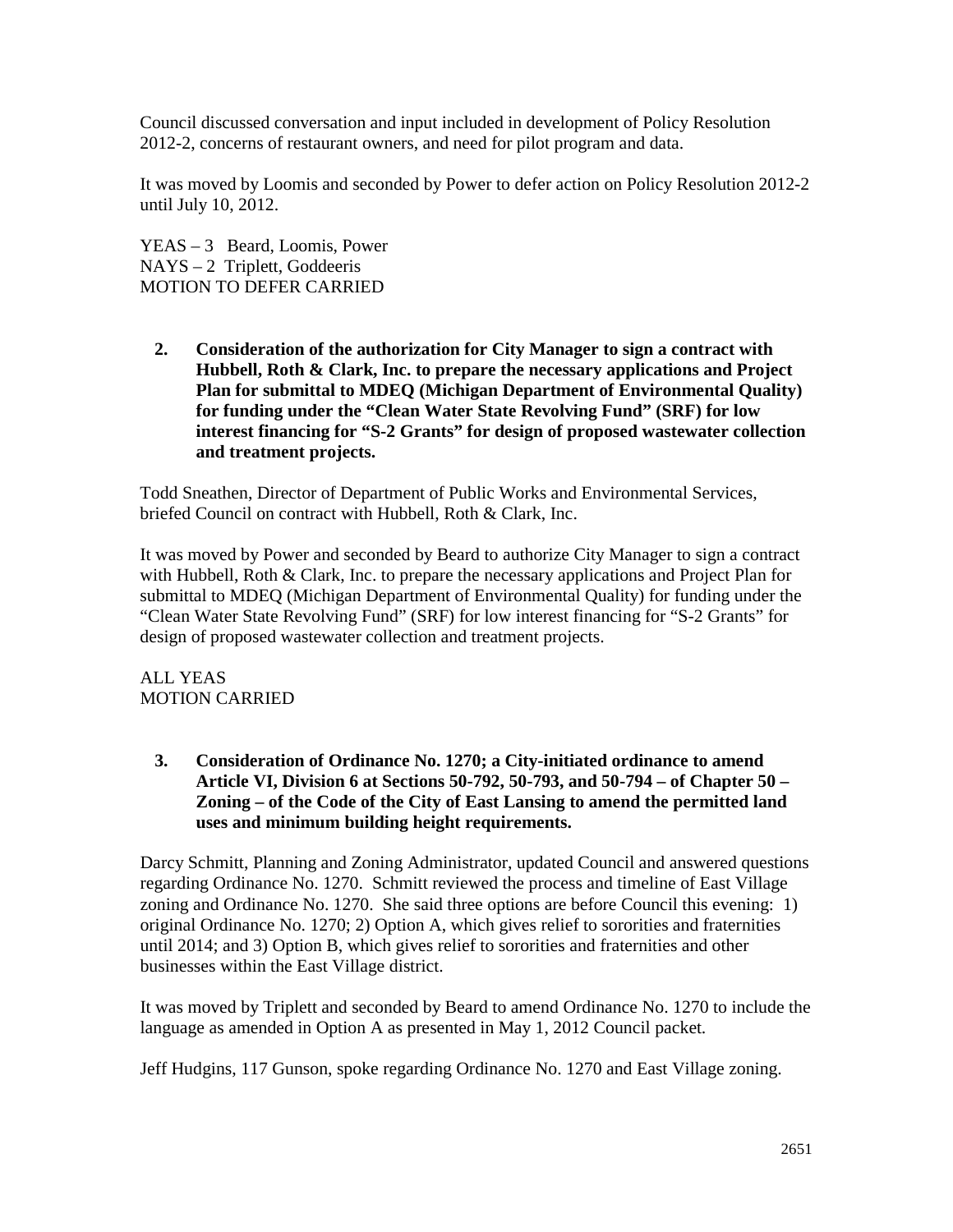Council discussed form based code, equal protection, 2014 sunset window, comprehensive plan, and solution to specific issue.

ALL YEAS MOTION TO AMEND CARRIED

It was moved by Triplett and seconded by Beard to approve Ordinance No. 1270, as amended.

ALL YEAS MOTION CARRIED

#### CITY OF EAST LANSING, MICHIGAN

#### ORDINANCE NO. 1270

#### AN ORDINANCE TO AMEND ARTICLE VI, DIVISION 6 AT SECTIONS 50-794 – OF CHAPTER 50 – ZONING – OF THE CODE OF THE CITY OF EAST LANSING TO AMEND THE PERMITTED LAND USES

### **THE CITY OF EAST LANSING ORDAINS:**

Section 50-794 of Article VI, Division 6 of Chapter 50 – Zoning – of the Code of the City of East Lansing is hereby amended to read as follows:

#### **Sec. 50-792. - Regulating plan.**

The East Village District has four form-based zones (Fig. 2):

A. Grand River Avenue/Bogue Street Area

- B. Grand River Avenue Area I
- C. Grand River Avenue Area II
- D. Water's Edge Area

(See Attached Graphic)

Note: Exact boundaries for each zone are subject to change based on development plans that are consistent with the district master plan.

- (a) Intent of Form-Based Code [No Change]
- (b) East Village District Zones.
	- (1) Grand River Avenue Area I and Grand River Area II Zones.

a. These are the primary zones that will be used to implement concepts from the 2000 East Grand River Avenue Study and any future plans that may be developed from, or any revisions to, the study. These two zones are unique to the other two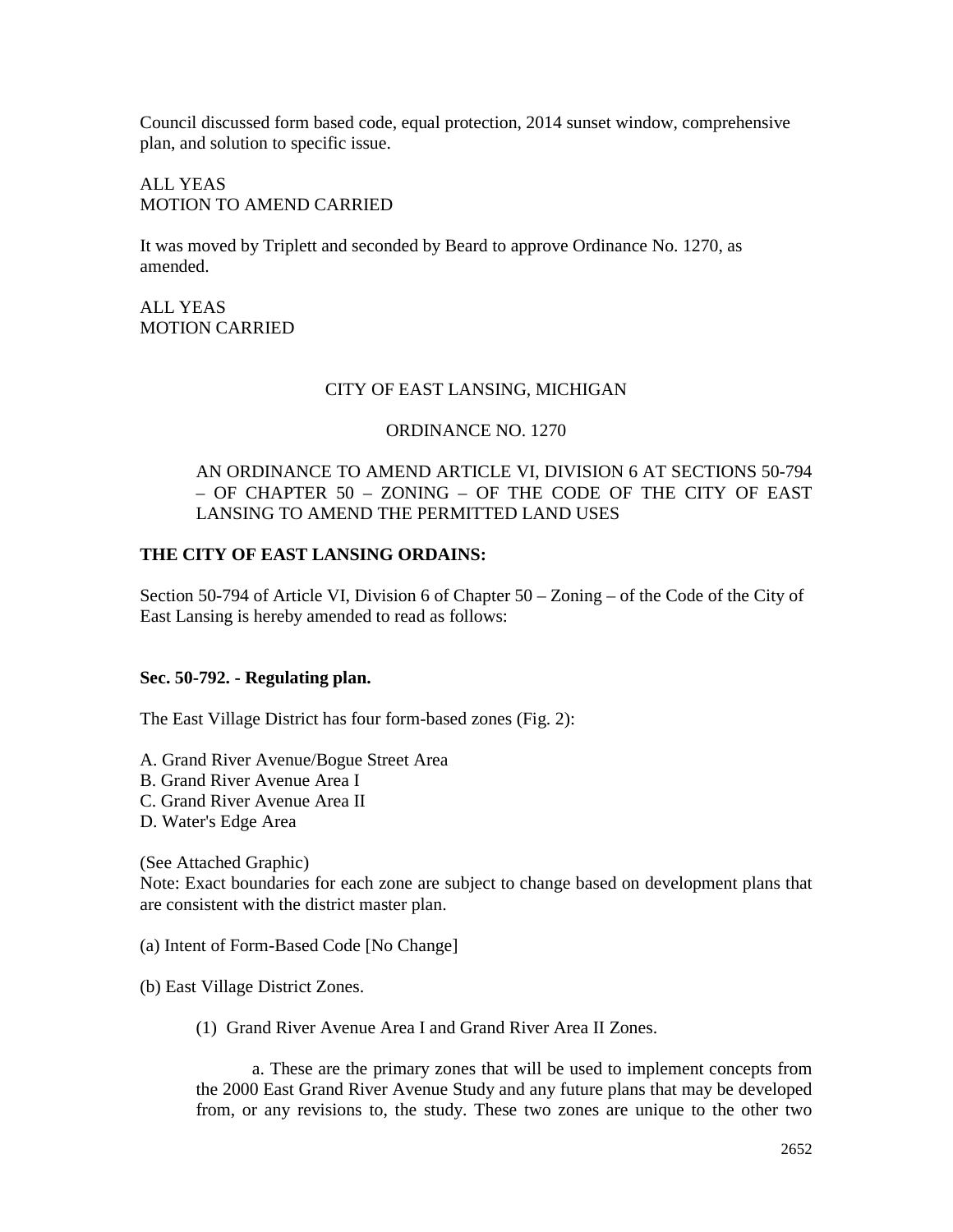zones because of shallow depth, high visibility along Grand River Avenue, and premium river frontage (Fig. 4).

# **Sec. 50-793. Building Envelope Requirements**

- (a) General Requirements [No Change]
- (b) Building Height All Zones

(See Attached Graphic)

# **Sec. 50-794. - Permitted land uses.**

Uses permitted shall be in accordance with the objectives of the East Village Master Plan. The following uses of buildings and premises shall be permitted in the East Village zoning district:

- (1) *General requirements.*
	- a. Except as provided in subsections (2)m and (3)e below, at least 75 percent of the first floor of each building in the district along Grand River Avenue shall be used for retail or office uses, and at least 50 percent of the first floor of each building in all other areas of the district shall be used for retail or office uses, as listed in this section. Any remaining space on the first floor of a building may be used for public/semi-public spaces as listed in this section, except that limited portions of the first floor space may be used for residential amenities, lobbies, hallways, elevators or stairways necessary to access uses on other floors of the building or for entrances to parking facilities provided within the building.
	- b. Floors of any building above and below the first floor may be used for any of the uses listed below, singularly or in combination.
	- c. In order to achieve a balance of owner-occupied, mixed-market rental, and student-oriented rental housing in the area over time, consistent with the goals of the East Village Master Plan, for all development plans that contain housing, at least 50 percent of the dwelling units included shall be marketed, rented, and/or sold as mixed-market rental units, as defined in section 50-7 of this chapter, or condominiums. This provision shall apply until owneroccupied condominium dwelling units comprise at least 25 percent of the total number of dwelling units present in the East Village District. This provision shall not apply to hotel dwelling units.
	- d. The occupancy of a condominium dwelling unit shall be limited to a family as defined in this chapter, except that an owner-occupant may lease to no more than one unrelated individual (Class I license), and a non-owner occupant may lease to a family or no more than two unrelated individuals (Class III license).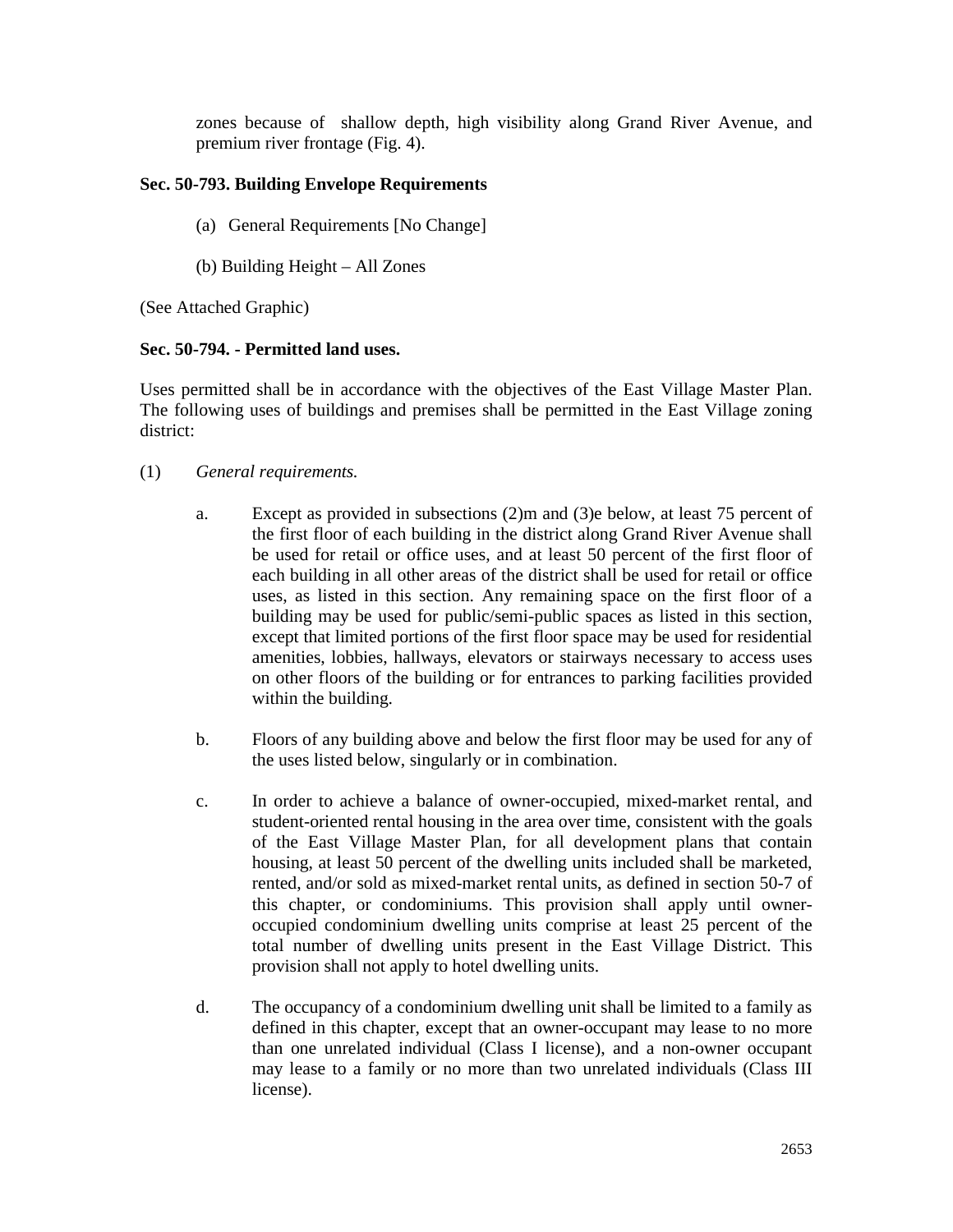(2) *Principal uses permitted subject to an approved site plan as set forth in section 50-36 of this chapter.*

*Retail*

- a. Retail business, except those uses which tend to detract from or interfere with a high intensity of pedestrian shopping activity, including automobile sales facilities, auto service centers, drive-in restaurants and similar uses which rely on regular direct vehicular access to serve a significant portion of their customers; and except for establishments licensed for the sale at retail of alcoholic liquor, as defined by Section 105(2) of the Michigan Liquor Control Code of 1998, MCL 436.1105(2), including specially designated merchants and specially designated distributors as described at MCL 436.1537.
- b. Shops for making articles or products to be sold at retail on the premises, such as leather goods, jewelry, prepared food or a bakery, provided that the conduct of such business is not objectionable as being odorous, unsightly, or noisy.
- c. Personal service establishments such as barber and beauty shops, dry cleaners and laundries, shoe repair shops, photographers, spas, health clubs, and service establishments of a like nature.
- d. Restaurants, except restaurants licensed for the sale of alcoholic beverages or alcoholic liquor as defined by Section 105(1) of the Michigan Liquor Control Code of 1988, MCL 436.1105(2), cafes, and similar establishments, including such establishments that may offer outdoor dining areas and walk-up service windows.

#### *Office*

e. Office uses, including, but not limited to, general and professional offices, medical and dental offices, banks and financial institutions, automatic teller machines, real estate offices, travel agencies, and offices of political, professional, or civic organizations or associations.

# *Residential*

f. Hotels.

# *Public/Semipublic*

- g. Theaters, public assembly halls, concert halls, meeting rooms, clubs, lodges, churches or similar places of assembly.
- h. Government and public utility offices.
- i. Museums and art galleries.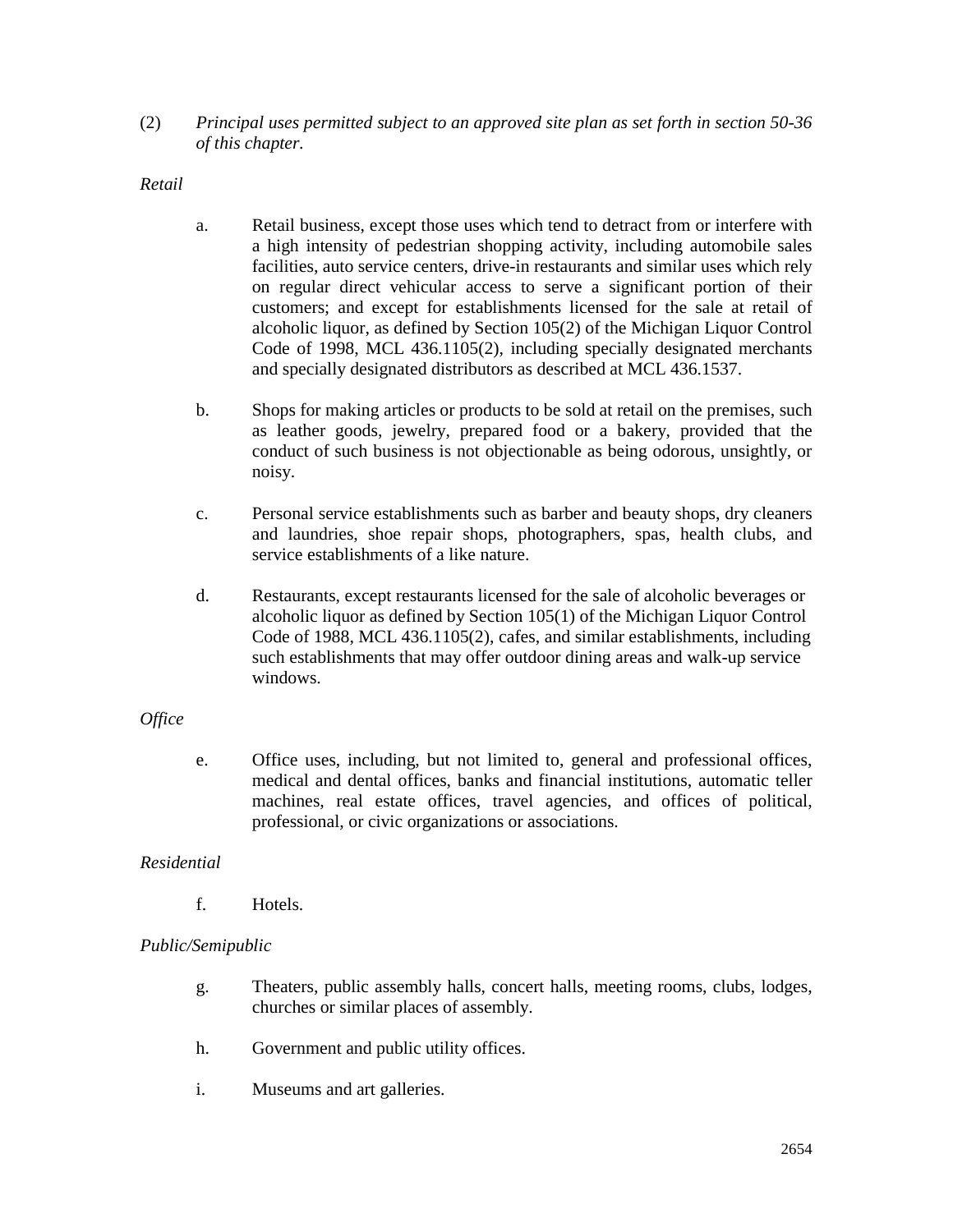- j. Colleges, universities, business or trade schools or similar education or training facilities.
- k. Radio and television studios and broadcasting facilities, excluding transmission, and receiving towers.
- l. Publicly owned parks, recreation buildings and facilities.
- (3) *Principal uses permitted subject to an approved special use permit as provided by article II, division 3 of this chapter.*

### *Retail*

- a. Recreational uses and facilities which do not serve alcoholic beverages, including, but not limited to, video game arcades, billiard or pool parlors, and indoor or outdoor court facilities.
- b. Restaurants licensed for the sale of alcoholic beverages or alcoholic liquor as defined by Section 105(1) of the Michigan Liquor Control Code of 1988, MCL 436.1105(2).
- c. Establishments licensed for the sale at retail of alcoholic liquor, as defined by Section 105(2) of the Michigan Liquor Control Code of 1998, MCL 436.1105(2), including specially designated merchants and specially designated distributors as described at MCL 436.1537.
- d. Uses with limited drive-in facilities, such as financial institutions, dry cleaners and drugstores, uses that provide valet parking and uses which provide limited short-term on-site parking to serve their customers, provided that such drive-in or parking facilities are designed and operated to promote public safety by minimizing conflicts with pedestrian flow and congestion on public streets and alleys, and to reduce the visual impact of parking areas and driveways.

# *Public/Semipublic*

e. Parking structures provided to serve the parking needs of surrounding buildings in the district may be constructed as the primary or sole use of a building or parcel, provided that such structures shall be located and designed to minimize adverse visual impacts on the streetscape and disruptions to pedestrian flow and activity, and provided further, that whenever practicable, the first floor of such structures facing a public street shall provide space for retail uses as listed in this section.

# *Residential*

f. Class A and Class B multiple-family dwellings section 50-6 of this chapter.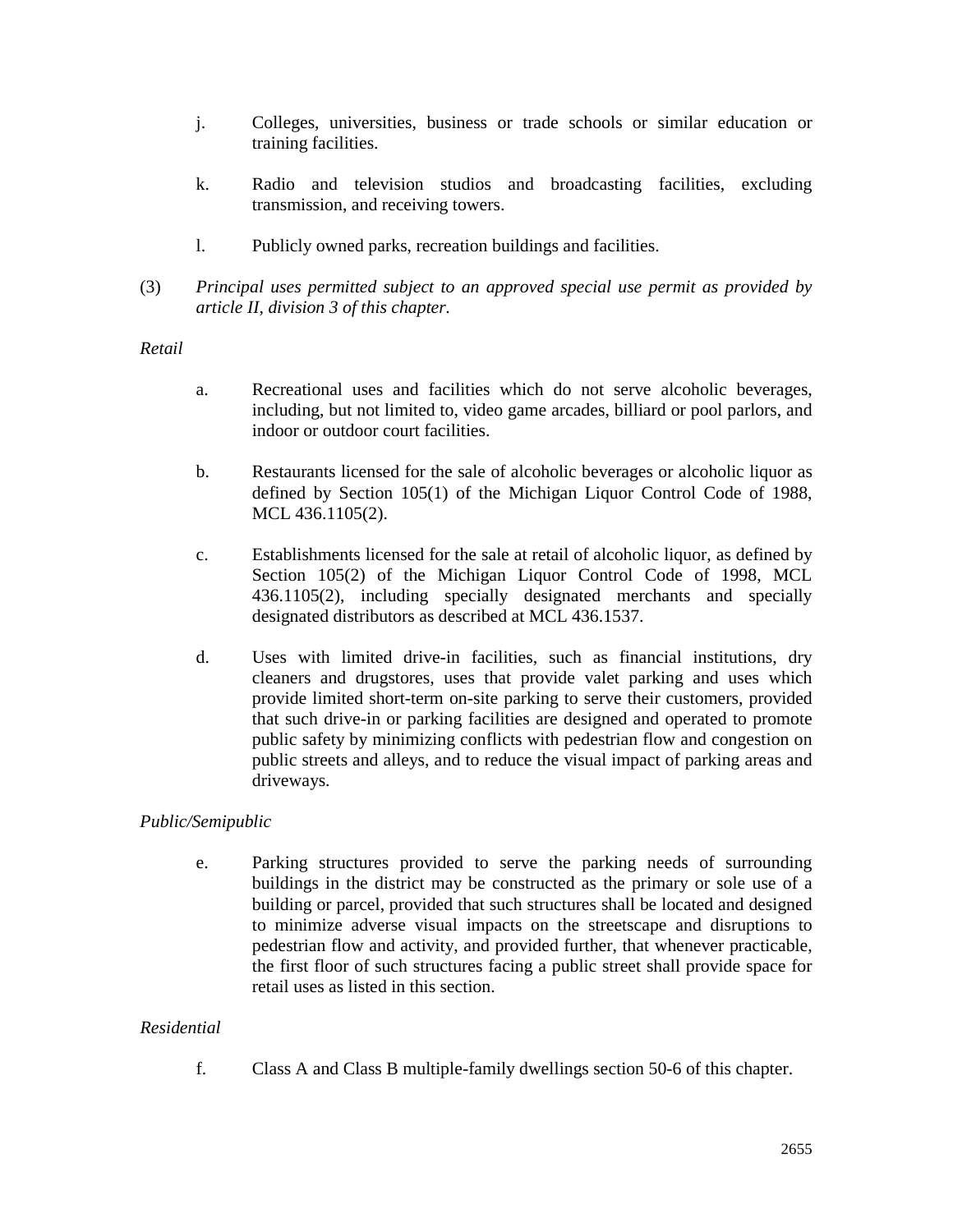- (4) *Permitted accessory uses.* In addition to uses customarily incidental to the main use of the building or lot, the following uses shall be permitted as accessory uses:
	- a. Parking facilities provided within or under a building.
	- b. Class A home occupations.
	- c. Video games, pool tables, and other similar amusement games located within a restaurant or other business, provided that the total number of games or machines contained within the building shall not exceed one game for every 400 square feet of gross floor area of the restaurant or business.
	- d. Automatic teller machines which are enclosed within or attached to the principal building.
	- e. Recreational uses and facilities such as swimming pools, indoor or outdoor court facilities, and weight or training rooms for the use of the patrons or tenants of a hotel or residential use, provided that such uses do not exceed 20 percent of the gross floor area.

### **Sec. 50-795. - Nonconforming uses and buildings.**

Uses and buildings legally existing within the East Village zoning district at the time this division is adopted may be continued, although such uses or buildings do not conform to the standards of the district. The following provisions shall apply to nonconforming uses and buildings in this district:

(1) Except for sororities and fraternities, a use or building which does not conform to the regulations of this district shall not be enlarged or extended unless the use and building are changed to comply with the regulations of this district.

(2) Except for sororities and fraternities, a nonconforming building shall not be converted in use in a way which would result in a higher parking requirement according to the ratios in section 50-812, regardless of the number of parking spaces present; except, buildings deemed to be culturally or historically significant by the city council may be converted in use consistent with the goals and objectives of the East Village Master Plan, subject to an approved special use permit as provided by article II, division 3, of this chapter.

(3) A nonconforming use may be extended throughout any parts of the building which were manifestly arranged or designed for such use at the time of the adoption of this district.

(4) If any nonconforming building ceases to be used for any reason for a continuous period of more than one year, then any future use of the land and any building or improvements upon it shall be in conformity with the regulations of this district.

(5) If any nonconforming building is moved or removed, the subsequent use of the land on which such building was located, and any subsequent building or improvements thereon, shall be in conformity with the regulations of this district.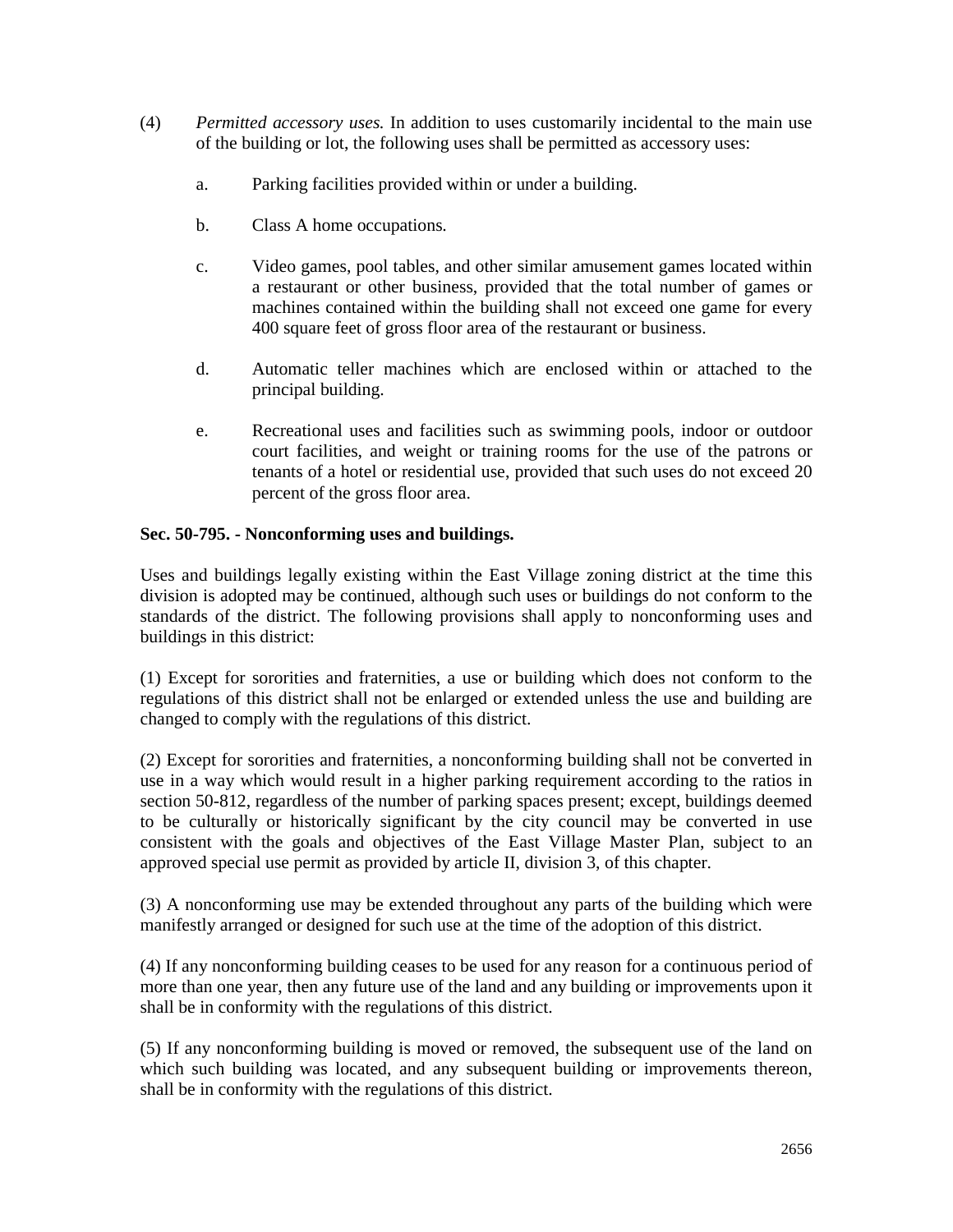(6) Where a nonconforming building is damaged or destroyed by fire, explosion, wind, flood, or other catastrophe, it may be rebuilt and the use continued, but not to any greater extent than in the previously existing building. Such reconstruction shall be accomplished in accordance with the site plan review requirements in section 50-36 of this chapter and shall, to the maximum practicable extent, comply with the current standards of the zoning district that applied to the property immediately preceding the adoption of this article. Such reconstructions shall not increase the occupancy, floor area, seating capacity or any other feature that increases the density or intensity of the former use of the property.

(7) Except for sororities and fraternities, existing parking areas, access driveways and other site improvements may be maintained as necessary to keep them in sound and usable condition; however, such facilities shall not be expanded, unless such expansions are required to support the adaptive reuse of a culturally or historically significant structure as provided for in subsection (2) above.

(8) Renovations or additions to a sorority or a fraternity which will not increase occupancy or the building footprint by more than 50% may be permitted, if submitted for approval prior to June 14, 2014.

**4. Consideration of an application from the Michigan Farmhouse Association for Site Plan approval for the property at 151 Bogue Street, which would permit an expansion of the existing Farmhouse fraternity, increasing occupancy from 44 to 60 persons, and would add retail space on the first floor of the addition. The property is zoned EV, East Village.**

Darcy Schmitt, Planning and Zoning Administrator, summarized application that could not be approved as presented in original East Village zoning district. Schmitt said going forward, 15 days after approved Ordinance No. 1270 is noticed in the paper, the Ordinance will become effective. She said the applicant can then resubmit an application for Special Use Permit under the new Ordinance. She said the original application should be denied this evening.

It was moved by Beard and seconded by Power to approve application from Michigan Farmhouse Association for Site Plan for property at 151 Bogue Street.

YEAS – 1 Power NAYS – 4 Beard, Loomis, Triplett, Goddeeris MOTION FAILED

**5. Consideration of an application from St. Thomas Aquinas Parish for Site Plan approval for the property at 915 Alton Road. The application proposes a 2,300 square foot expansion of the existing school building for storage and kitchen space. The property is zoned R-2, Medium Density, Single-Family Residential District.**